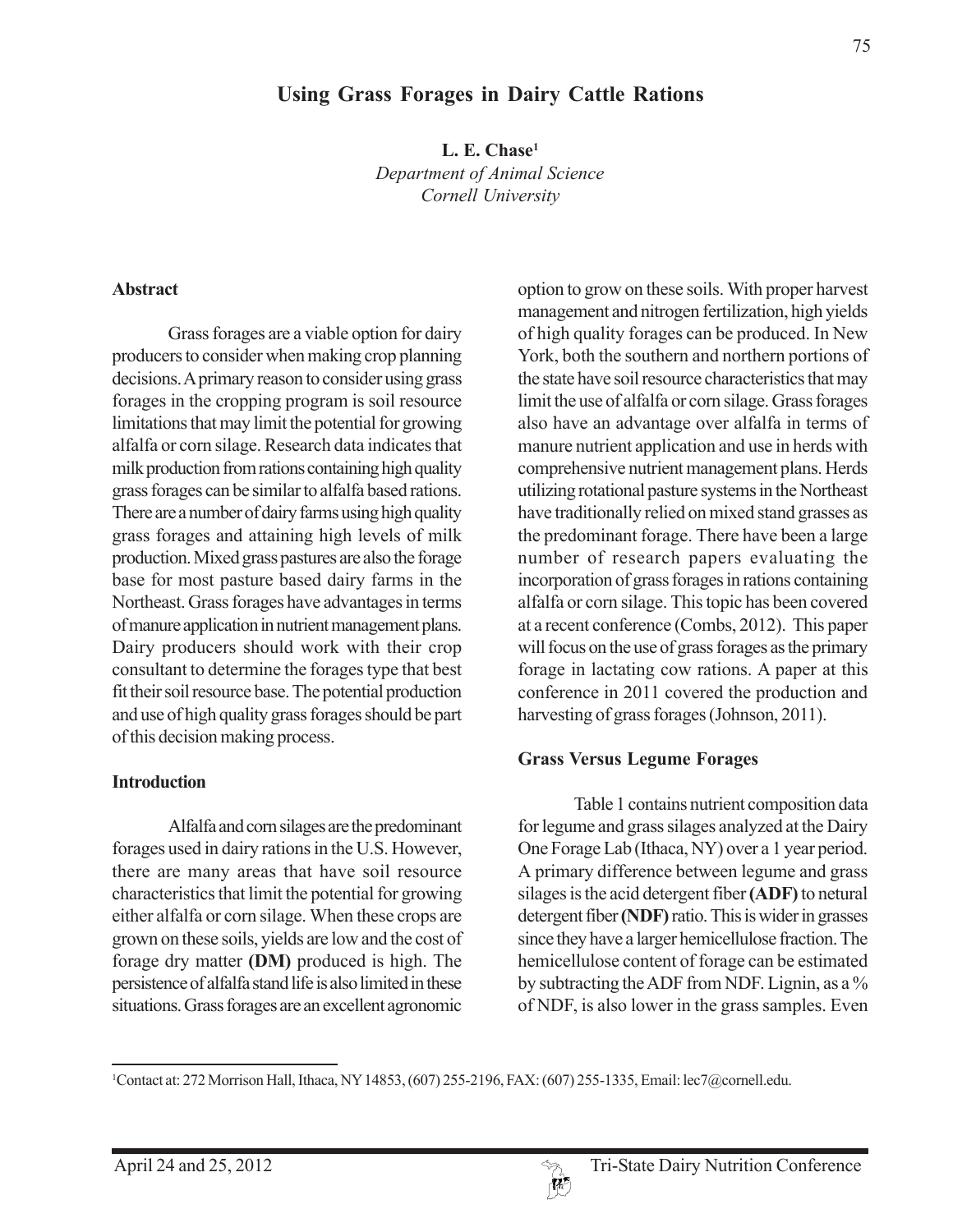though the 30-hour in vitro total DM digestibility **(IVTD)** values are similar for these forage types, the 30-hour in vitro NDF digestibility **(NDFD)** of grasses is higher than the legume value.

A recent paper reviewed some of the considerations when comparing legume and grass forages (Paulson et. al., 2008). Recently, a paper was presented dealing specifically with the use of grass forages in dairy rations (Mertens and Huhtanen, 2007). They used the NDF energy intake system to formulate example rations using grass forages. A forage mixture with 25% alfalfa (40% NDF) and 75% grass (55% NDF) was used to develop maximum forage rations for cows producing 77 to 121 lb/day of milk and an optimum NDF intake of 1.2% of body weight **(BW)**. The 48-hour in vitro NDFD for the grass forage was 60%. Total DM intake increased from 47.5 to 64.9 lb/day as milk production increased, while total ration NDF decreased from 36.1 to 26.5%. The forage mixture decreased from 61.4 to 36.9% of the total ration DM with increasing milk production. A second example was for a cow producing 99 lb/ day of milk when the same forage mixture was used, but the NDF content of the grass varied between 51 and 59%. As the grass forage NDF increased, forage decreased from 52.4 to 43.3% of the total ration DM, while total DMI was relatively constant. A third simulation was done assuming that the 48 hour in vitro NDFD was 76%. In this situation, total NDF intake was increased to 1.28% of BW. Forage decreased from 71.1 to 42.8% of the total ration DM as milk production increased. These simulations provide examples of the relationships between forage NDF, NDFD, and level of milk production on the quantity of forage that can be incorporated into a ration.

## **Forage Intake in Dairy Cattle**

A key consideration in evaluating forages for use in dairy rations is potential forage and total ration DM intake. There are a number of factors that influence potential forage intake. These include NDF content, NDF digestibility, passage rate, particle size, effective NDF, fill potential, fragility of the particle, and indigestible NDF. Mertens (2010) provided updated information on the NDF-Energy Intake system for formulating dairy rations. A total ration NDF intake of 1.25% of BW was found to optimize production of 4% fat-corrected milk across various forages when corn and soybean meal were the primary energy and protein sources in the ration. If an amylase-treated NDF organic matter value is used, the total NDF intake value is lowered to 1.2% of BW. This value may not be the maximum NDF intake that a cow could consume, but it is an estimate of the maximum intake while maximizing milk production. This predicted value includes both forage and non-forage components in the ration. This system can be used to develop rations with either maximum or minimum levels of forage.

### **Grass Forages in Lactating Cow Rations**

Table 2 is a summary of a number of research studies using grass forages in dairy rations. In some studies, there was a direct comparison of alfalfa and grass forages. There is some variation in the trial designs in terms of how the quantity of forage to be included in the ration was determined. This makes it difficult to make direct comparisons between studies and assess the true potential differences between alfalfa and grass forages.

Broderick et. al. (2002) compared alfalfa and perennial ryegrass silages in dairy cattle rations with the same total ration NDF content. The alfalfa ration was 51% forage, while the ryegrass rations contained 41% forage. Both DM intake and milk production were higher for cows on the alfalfa rations. A second trial at Wisconsin also compared alfalfa and perennial ryegrass in dairy rations (Hoffman et. al., 1998). In this trial, both rations were about 69% forage. Milk production and DM intake were higher for cows fed alfalfa silage.

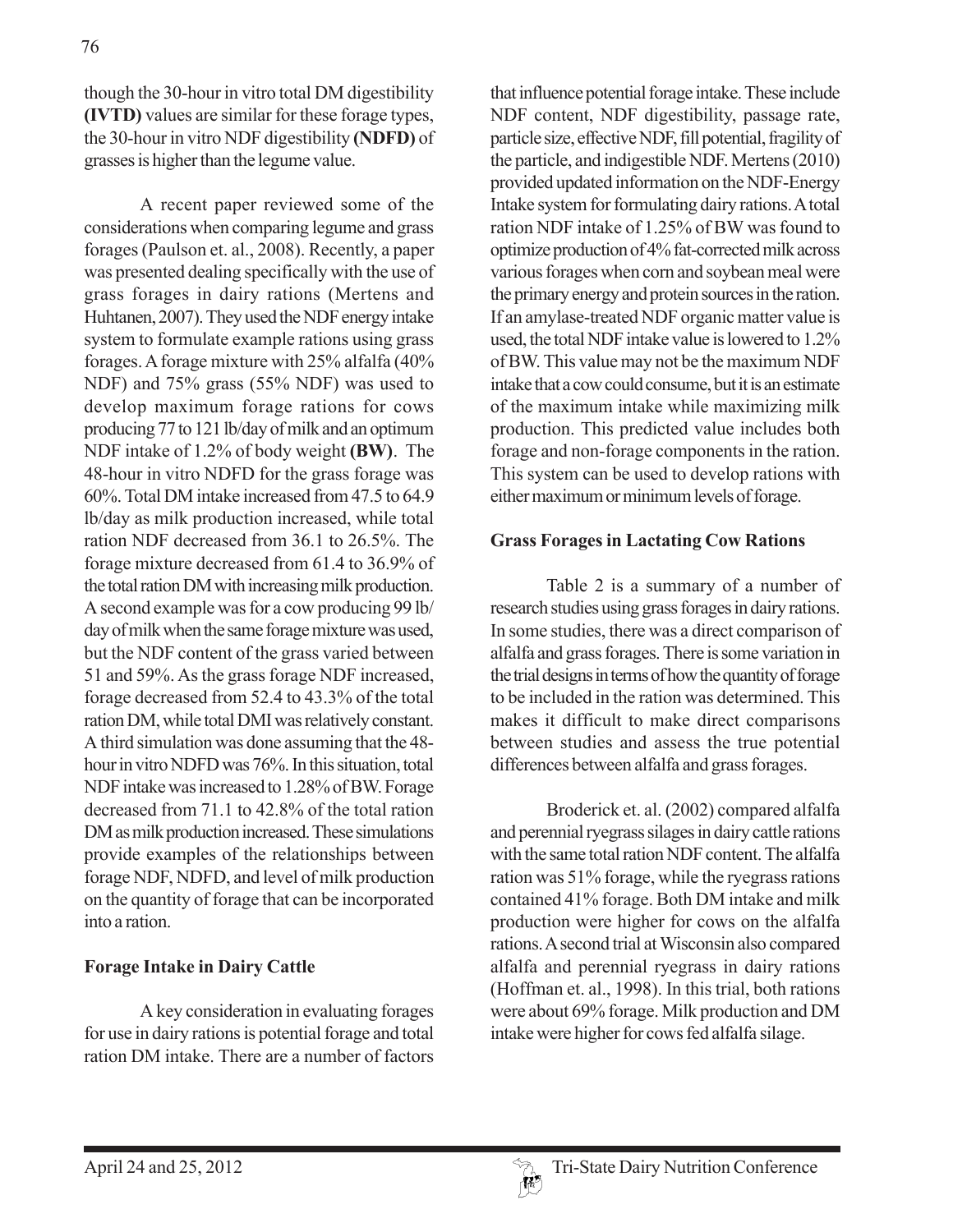Voelker-Linton and Allen (2008) compared cows fed alfalfa silage (43% NDF) and orchardgrass silage (48% NDF). These rations contained 23% forage NDF but differed in the proportion of forage in the total ration. There were no differences in 3.5% fat-corrected milk or DM intake due to forage type. Weiss and Shockey (1991) also compared alfalfa silage (40% NDF) and orchardgrass silage (52% NDF) in dairy rations. These forages were fed in rations containing 20, 40, or 60% grain. Cows fed alfalfa silage consumed about 4 lb/day more ration DM,but there were no differences in milk production between the 2 forages. There was no benefit in this trial of feeding rations containing more than 40% grain.

A series of trials have been done at Cornell evaluating a variety of grass forages to replace alfalfa in dairy rations. These trials were under the direction of Dr. J. H. Cherney in the Department of Crop and Soil Sciences. Table 2 contains data from some of these trials. One of the early trials compared early and late cut orchardgrass (Cherney et. al., 2002a). These orchardgrass silages contained 51 to 56 % NDF. The forage feeding level used was 0.95% of BW as forage NDF. Milk production and DM intake were significantly higher for cows fed the early cut orchardgrass. A second component of this trial used an orchardgrass silage (55% NDF) fed at 50, 60, 70, and 80% of the total ration DM. Ration NDF levels increased from 34.6 to 46.3% as the proportion of the orchardgrass increased. Dry matter intake and milk production decreased linearly as the level of forage in the ration increased. Total ration NDF intake was similar for all 4 levels of forage inclusion in the ration.

A trial was conducted by the same workers using 2 levels of tall fescue (Cherney et. al., 2003). The tall fescue silage used during this trial ranged between 55 and 63% NDF. Rations used contained either 46.8 (36% NFC) or 57.7% tall fescue silage (31% NFC). Milk production was higher for cows fed the lower tall fescue and higher NFC rations

(87 vs. 84 lb/day). Dry matter intake also was higher for these same cows. Feed efficiency was similar for both rations. A later trial compared alfalfa, fescue, or orchardgrass silages for mid-lactation cows (Cherney et. al., 2004). Two orchardgrass silages (49 and 51% NDF), two tall fescue silages (45 and 55% NDF), and one alfalfa silage (41% NDF) were used. All rations were formulated to contain 0.95% of BW as forage NDF. Actual forage NDF intakes ranged from 0.96 to 1.13% of BW. Milk production was similar for the alfalfa, one orchardgrass (51% NDF), and one tall fescue (45% NDF) at about 89 lb/day. Dry matter intake also did not differ between these 3 rations. However, cows fed orchardgrass and fescue consumed slightly more grain than cows fed alfalfa. Milk production and DM intake were lower for the other orchardgrass and fescue rations.

# **Pasture Research Results**

The data in Table 3 are from selected studies using grass forages in pasture based systems. These studies used grass as the only forage. Milk production varies depending on the proportion of grass forage in the ration and the quality of the grass. These grass forages were consistently < 50% NDF and accounted for 60 to 100% of the total ration DM consumed. The most striking parameter is the high levels of forage NDF consumed per day when expressed as a percentage of BW. The range is from 1.01 to 1.46%, which is much higher than the 0.9% that has frequently been used as a maximum forage NDF intake guideline. This may reflect the high quality, vegetative grass used in most of these studies.

# **Using Grass Forages on Dairy Farms**

Table 4 contains sample rations from 8 herds that utilize grass forages in their rations rather than alfalfa due to soil resource considerations. These herds were selected based on high milk production levels. Most of these herds use varying ratios of

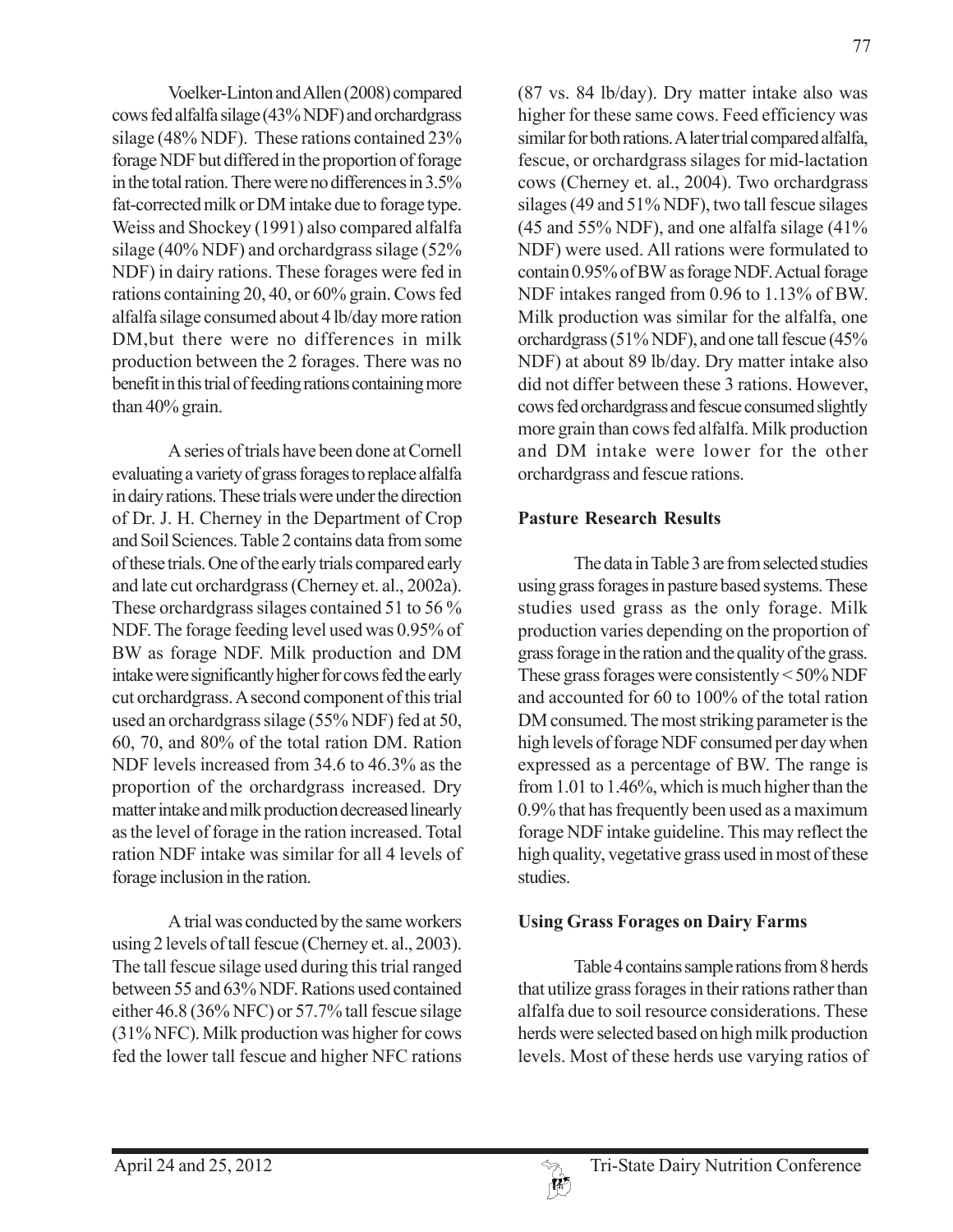corn silage to grass silage. However, note that Herd C used basically an all grass silage feeding program. The small amount of corn silage listed is actually a seasonally available sweet corn cannery byproduct. This is a 250 cow herd that usually ships 75 to 85 lb/cow/day of milk, depending on the quality of the grass forage at harvest. Key points from this table are:

- 1. Grass silage NDF range from 46 to 57%. Our goal for grass silage in early lactation cow rations is 50 to 55% NDF. These herds have high quality grass forages available.
- 2. The percent of the total ration as forage ranges from 42 to 78%.
- 3. Total ration NDF ranges from 20.2 to 33.8% of the total ration DM.
- 4. Forage NDF intake, expressed as a percentage of BW, ranges from 0.8 to 1.18%. These herds are feeding high levels of forage NDF.
- 5. Ration CP levels range from 14.3 to 17.7%. A number of these herds are feeding high forage, low protein rations. Herd D has fed a low CP (<15%) ration for about 3 years and consistently ships about 90 lb/cow/day of milk.

The data in Table 4 are provided to indicate that high levels of milk production can be attained using grass forages in place of alfalfa in dairy rations. It is important to remember that these herds produce "high quality" grass forages that are high in nutrient value and digestibility. Higher NDF grass forages will not be able to support these levels of milk production without high levels of grain feeding that can impair animal health.

#### **Summary**

High quality grass forages can support high levels of both DM intake and milk production when used as the primary forage in dairy cattle rations. In many research studies, similar levels of milk production have been reported when grass forages were compared with alfalfa. These observations

should provide confidence to dairy producers regarding the potential for incorporating grass forages in dairy rations. The question of what forages should be produced on the farm is largely a decision based on soil resources and forage management systems. There are significant forage crop acres that are not suited to alfalfa production but can be used very effectively for growing grasses. A number of states in the Northeast and Midwest conduct forage variety yield trials and publish data on yields of alfalfa and grass forages. This information should be used as part of the decision making process in terms of which forage to grow on specific farms. A challenge is that the grass varieties from the various companies often change faster than animal intake and performance data can be obtained on specific grass varieties. However, both research and on-farm observations do support the value of including high quality grass forages in dairy rations.

## **References**

Bargo, F., L.D. Muller, J.E. Delahoy, and T.W. Cassidy. 2002. Performance of high producing dairy cows with three different feeding systems combining pasture and total mixed rations. J. Dairy Sci. 85:2948.

Broderick, G.A., R.G. Koegel, R.P. Walgenbach, and T.J. Kraus. 2002. Ryegrass or alfalfa silage as the dietary forage for lactating dairy cows. J. Dairy Sci. 85:1894-1901.

Cherney, D.J.R., J.H. Cherney, and L.E. Chase. 2002a. Performance of lactating Holstein cows as influenced by forage species, maturity, and level of inclusion. The Prof. Anim. Scientist. 18:316-323.

Cherney, D.J.R., J.H. Cherney, and L.E. Chase. 2002b. Influence of lucerne/fescue silage mixtures on milk production of early-lactation Holstein cows. J. Anim. Feed Sci. 11:555-564.

78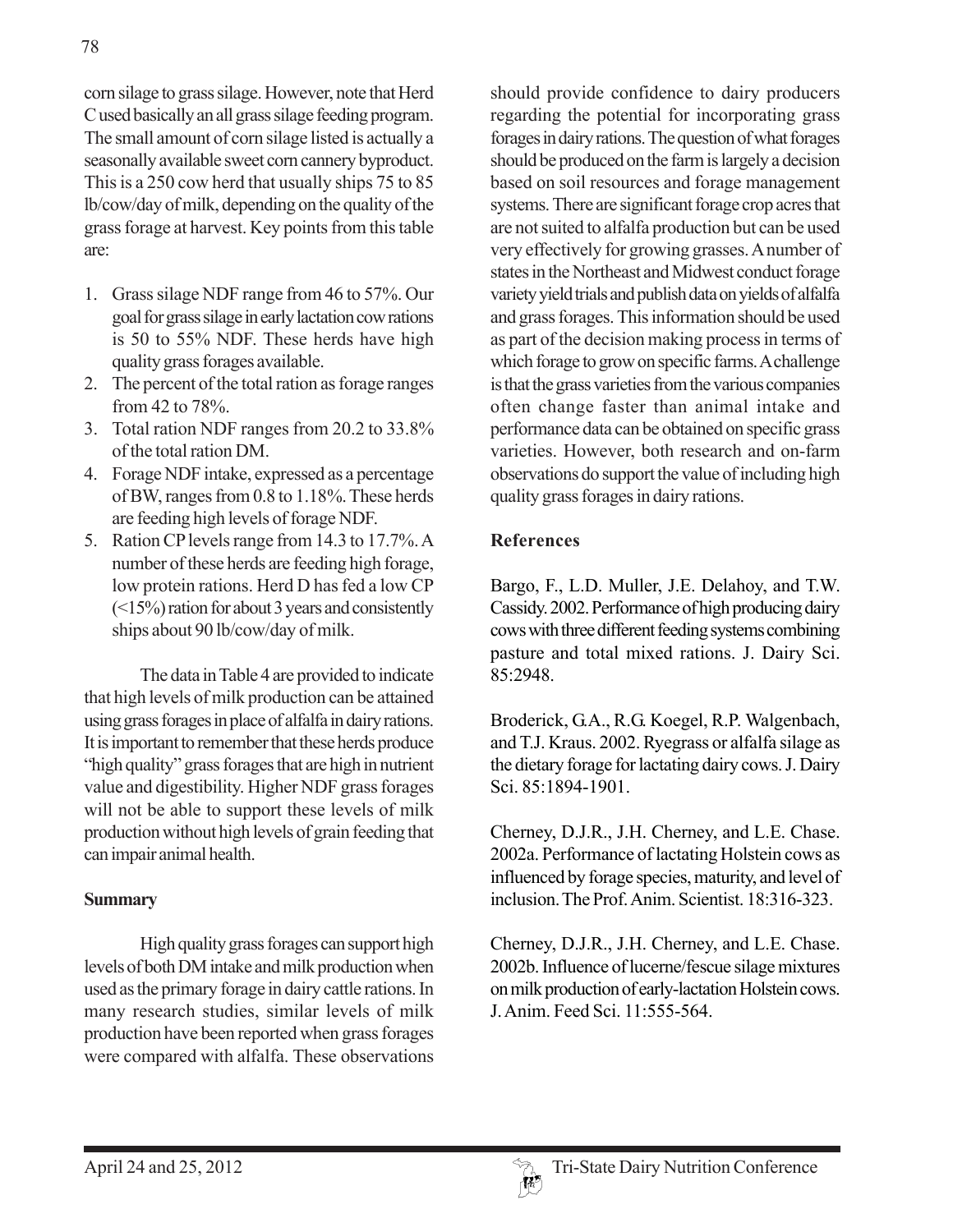Cherney, D.J.R., J.H. Cherney, and L.E. Chase. 2003. Influence of dietary nonfiber carbohydrate concentration and supplementation of sucrose on lactation performance of cows fed fescue silage. J. Dairy Sci. 86:3983-3991.

Cherney, D.J.R., J.H. Cherney, and L.E. Chase. 2004. Lactation performance of Holstein cows fed fescue, orchardgrass, or alfalfa silage. J. Dairy Sci. 87:2268-2276.

Combs, D. 2012. Feeding grass to high producing dairy cows: Could including a little grass be a good thing? Proc. Wisconsin Crop Management Conf. 51:91-95.

Delahoy, J.E., L.D. Muller, F. Bargo, T.W. Cassidy, and L.A. Holden. 2003. Supplemental carbohydrate sources for lactating dairy cows on pasture. J. Dairy Sci. 86:906-915.

Dewhurst, R.J., W.J. Fisher, J.K.S. Tweed, and R.J. Wilkins. 2003. Comparison of grass and legume silages for milk production. 1. Production responses with different levels of concentrate. J. Dairy Sci. 86:2598-2611.

Eun, J.S., V. Fellner, J.C. Burns, and M.L. Gumpertz. 2003. Eastern gammagrass evaluated as hay or silage for lactating dairy cows. The Professional Anim. Scientist. 19:362-369.

Hansen, W.P., D.E. Otterby, J.G. Linn, and F.D. Donker. 1991. Influence of forage type, ratio of forage to concentrate and methionine hydroxyl analog on performance of dairy cows. J. Dairy Sci. 74:1361-1369.

Hoffman, P.C., D.K. Combs, and M.D. Casler. 1998. Performance of lactating dairy cows fed alfalfa silage or perennial ryegrass silage. J. Dairy Sci. 81:162-168.

Holden, L.A., L.D. Muller, and S.L. Fales. 1994. Estimation of intake in high producing Holstein cows grazing grass pasture. J. Dairy Sci. 77:2332-2340.

Johnson, K.D. 2011. Growing and harvesting high quality grasses for dairy cattle. Proc. Tri-State Dairy Nutr. Conf., Ft. Wayne, IN. Pp:139-147.

Kolver, E.S., and L.D. Muller. 1998. Performance and nutrient intake of high producing Holstein cows consuming pasture or a total mixed ration. J. Dairy Sci. 81:1403-1411.

Mertens, D.R. 2010. NDF and DMI - Has anything changed? Proc. Cornell Nutr. Conf., Syracuse, NY. Pp: 160-174.

Mertens, D.R., and P. Huhtanen. 2007. Grass forages: Dynamics of digestion in the rumen. Proc. New York Ruminant Health-Nutrition Conf., Syracuse, NY and 47<sup>th</sup> Annual New England Dairy Feed Conf., West Lebanon, NH. Pp: 1-20.

Paulson, J., H. Jung, M. Raeth-Knight, and J. Linn. 2008. Grass vs. legume forages for dairy cattle. Proc. Minnesota Nutr. Conf. Pp.: 119-133.

Reis, R.B., and D.K. Combs. 2000. Effects of increasing levels of grain supplementation on rumen environment and lactation performance of dairy cows grazing grass-legume pastures. J. Dairy Sci. 83:2888-2896.

Ruiz, R., G.L. Albrecht, L.O. Tedeschi, G. Jarvis, J.B. Russell, and D.G. Fox. 2001. Effect of monensin on the performance and nitrogen utilization of lactating cows consuming fresh forage. J. Dairy Sci. 84:1717-1727.

Schor, A., and G.A. Gagliostro. 2001. Undegradable protein supplementation to earlylactation dairy cows in grazing conditions. J. Dairy Sci. 84:1597-1606.

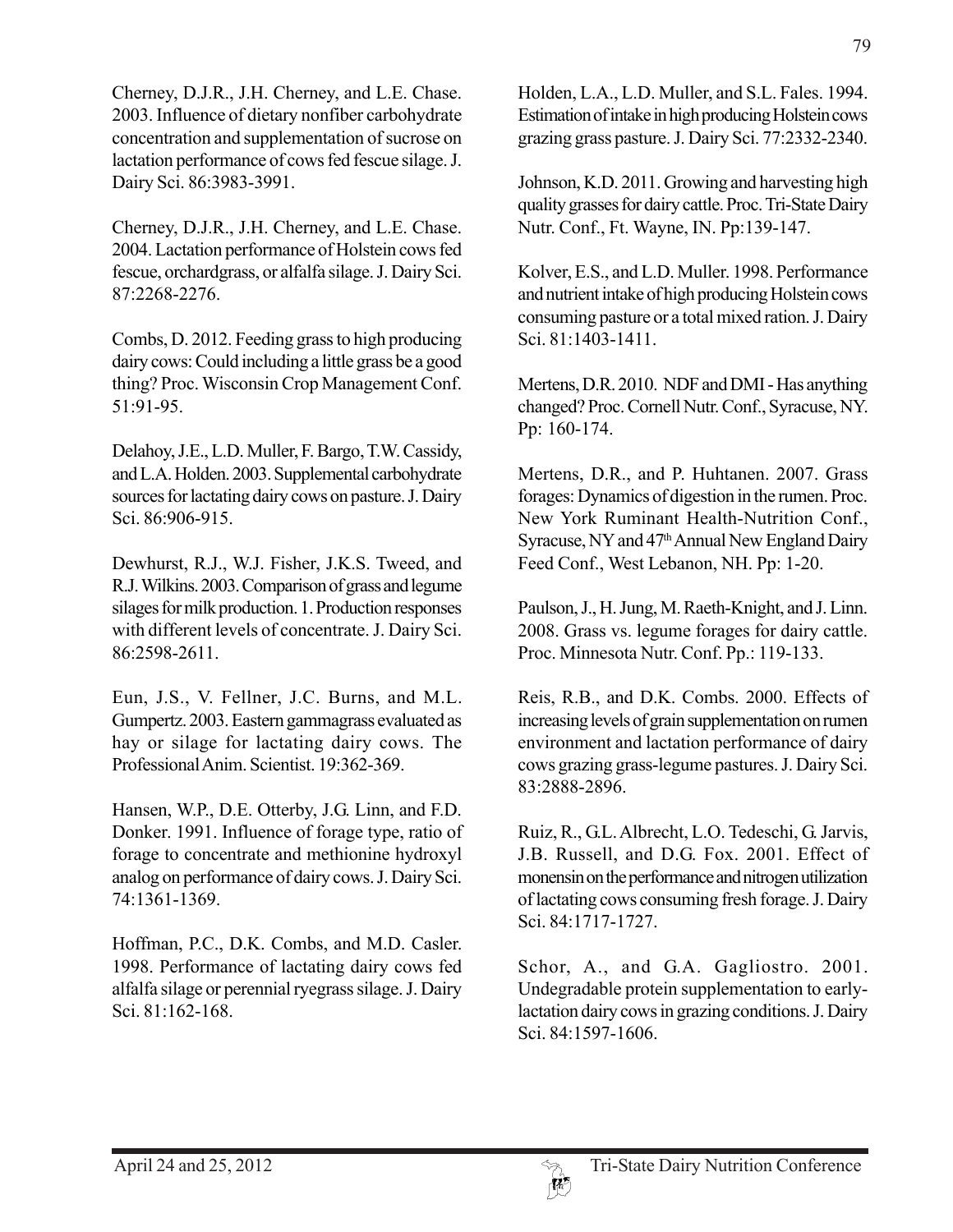Voelker-Linton, J.A., and M.S. Allen. 2008. Nutrient demand interacts with forage family to affect intake and digestion responses in dairy cows. J. Dairy Sci. 91:2694-2701.

Weiss, W.P., and W.L. Shockey. 1991. Value of orchardgrass and alfalfa silages fed with varying amounts of concentrates to dairy cows. 74:1933- 1943.

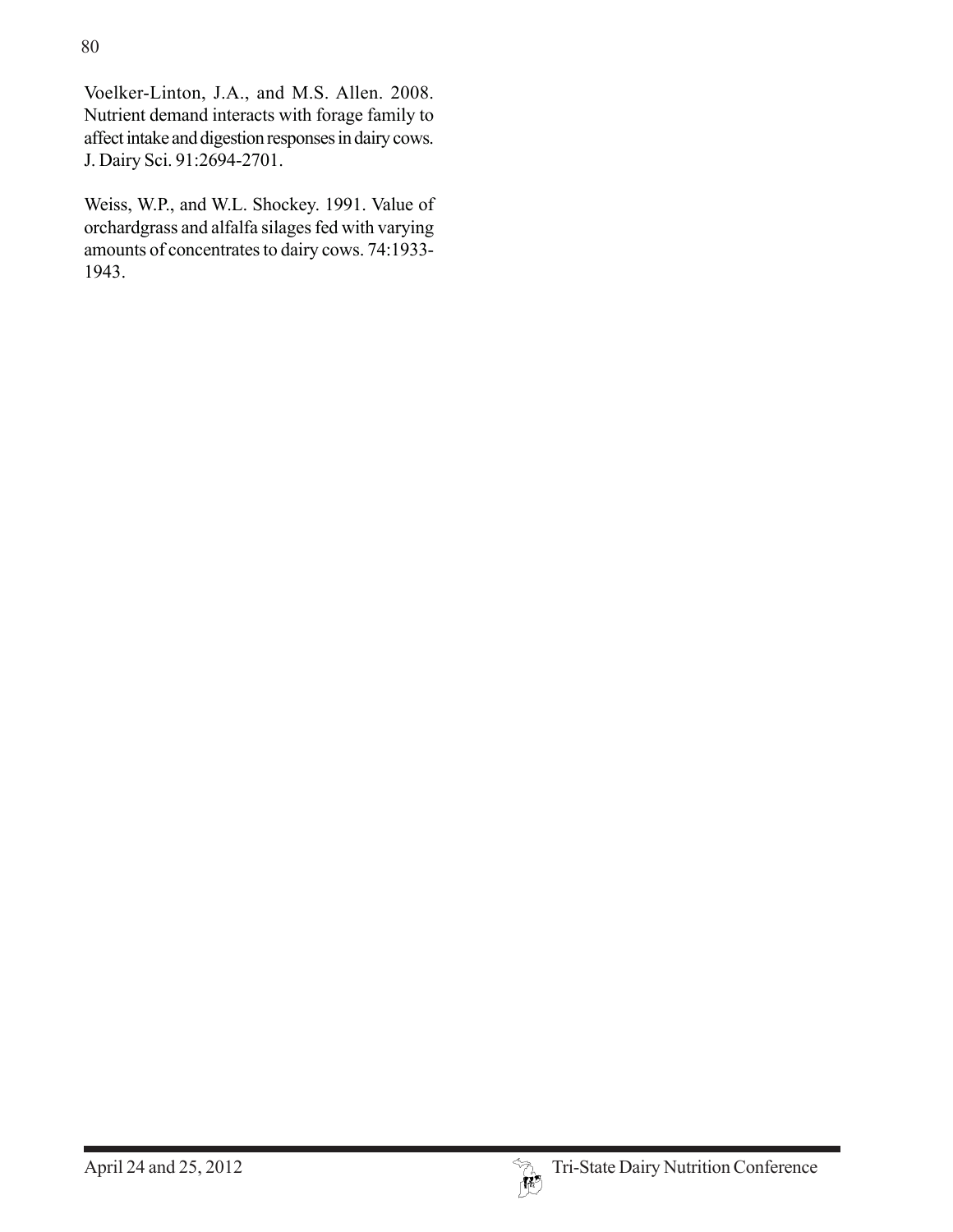| Item <sup>2</sup>               | Alfalfa Silage,<br>average | Alfalfa Silage,<br>normal range <sup>3</sup> | Grass Silage,<br>average | Grass Silage,<br>normal range |
|---------------------------------|----------------------------|----------------------------------------------|--------------------------|-------------------------------|
| DM, $\%$                        | 41.36                      | $30.3 - 52.4$                                | 37.0                     | $22.5 - 51.5$                 |
| Crude protein, % of DM          | 22.1                       | $19.2 - 25.0$                                | 16.2                     | $12.2 - 20.1$                 |
| Soluble CP, % of CP             | 58.1                       | $49.0 - 67.3$                                | 54.2                     | $43.7 - 64.7$                 |
| ADF, % of DM                    | 33.6                       | $29.6 - 37.6$                                | 36.6                     | $32.1 - 41.1$                 |
| NDF, % of DM                    | 43.7                       | $38.2 - 49.3$                                | 56.7                     | $49.9 - 63.4$                 |
| Lignin, $%$ of DM               | 7.4                        | $6.1 - 8.6$                                  | 5.15                     | $3.5 - 6.76$                  |
| Nonfiber carbohydrates, % of DM | 23.6                       | $19.3 - 27.8$                                | 17.7                     | $12.1 - 23.3$                 |
| Fat, % of DM                    | 3.70                       | $2.97 - 4.50$                                | 4.00                     | $3.10 - 4.97$                 |
| Ash, % of DM                    | 10.6                       | $8.7 - 12.5$                                 | 9.4                      | $6.75 - 12.0$                 |
| $NE_{t}$ , Mcal/lb              | 0.64                       | $0.58 - 0.70$                                | 0.60                     | $0.51 - 0.68$                 |
| IVTD, $\%$ - 30 hour            | 79.2                       | $75.2 - 83.3$                                | 79.3                     | $74.1 - 84.5$                 |
| NDFD, % - 30 hour               | 51.5                       | $45.4 - 57.6$                                | 63.3                     | $56.4 - 70.1$                 |
| Ammonia-N - % of total N        | 12.1                       | $0.38 - 23.9$                                | 12.1                     | $3.1 - 21.1$                  |
| Calcium, % of DM                | 1.40                       | $1.14 - 1.66$                                | 0.61                     | $0.38 - 0.84$                 |
| Phosphorus, % of DM             | 0.33                       | $0.28 - 0.38$                                | 0.34                     | $0.26 - 0.41$                 |
| Magnesium, % of DM              | 0.28                       | $0.23 - 0.32$                                | 0.23                     | $0.17 - 0.29$                 |
| Potassium, % of DM              | 2.77                       | $2.24 - 3.30$                                | 2.62                     | $1.85 - 3.40$                 |

Table 1. Nutrient composition of alfalfa and grass forages.<sup>1</sup>

1 Source: Dairy One Forage Lab (Ithaca, NY), samples analyzed between May, 2010 and April, 2011.  $2\text{DM}$  = Dry matter, CP = crude protein, ADF = acid detergent fiber, NDF = neutral detergent fiber, NE<sub>L</sub> = net energy for lactation, IVTD = in vitro total DM digestibility, and NDFD = in vitro NDF digestibility. 3 Normal range = Average plus or minus 1 standard deviation.

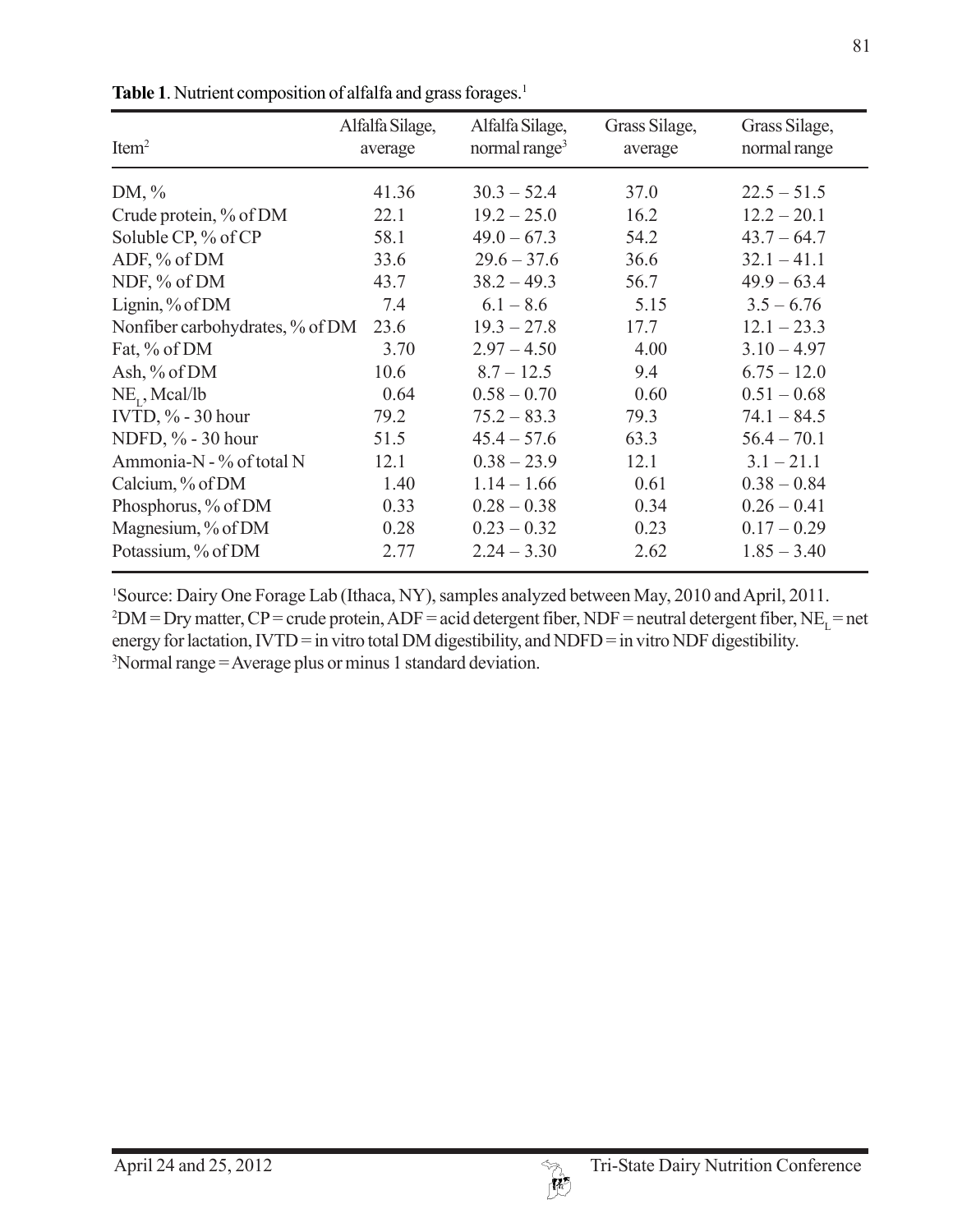| $\frac{1}{2}$                             |
|-------------------------------------------|
|                                           |
| į                                         |
| $\frac{1}{2}$                             |
|                                           |
| į                                         |
| į                                         |
| actation trials commanded to and arabitac |
|                                           |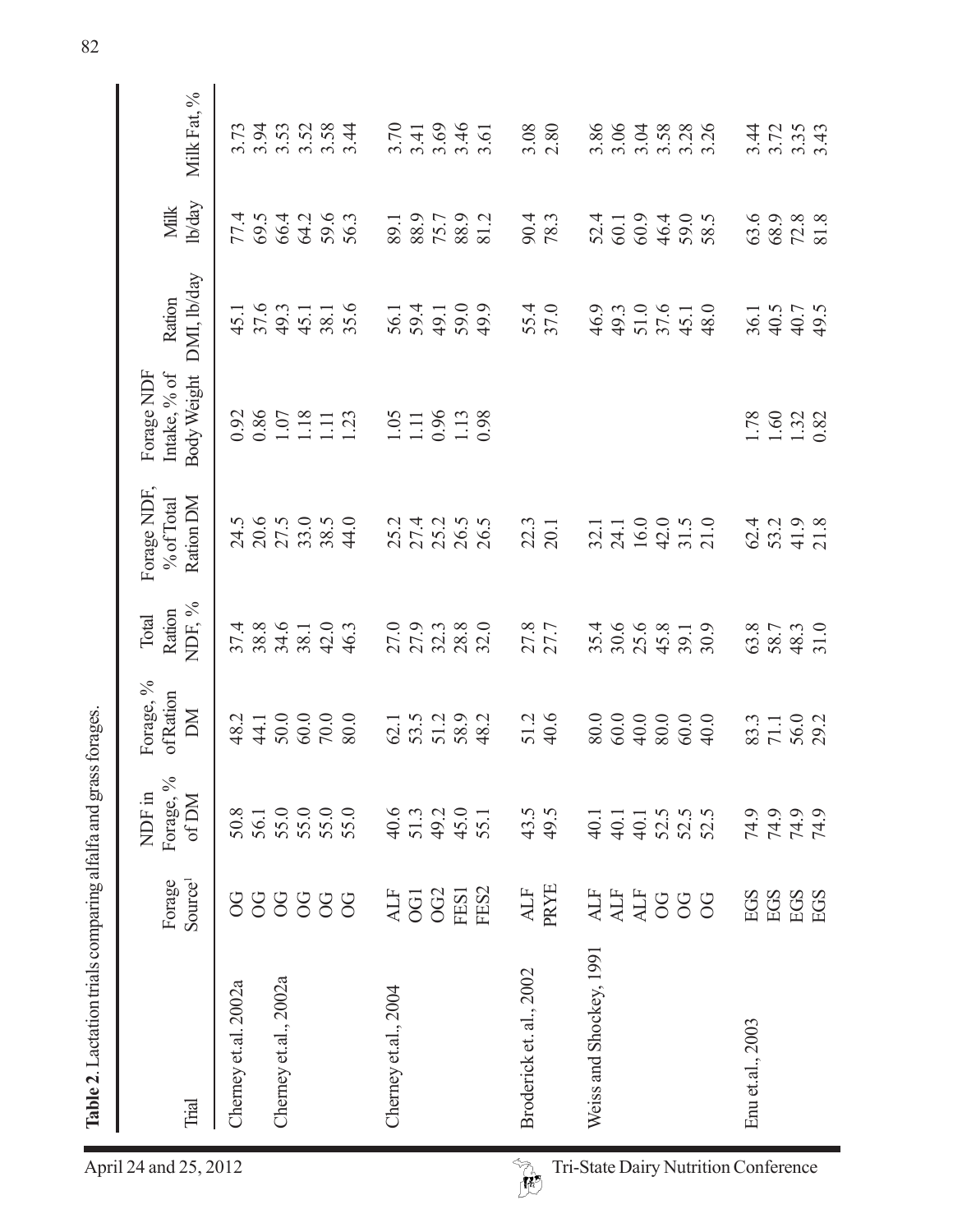| Hoffman et. al, 1998 | Hansen et. al., 1991                                                       | Cherney et. al., 2003 | Dewhurst et. al., 2003<br>Cherney et. al., 2002b | 1ALF = alfalfa, OG = orchardgrass, FES = tall fescue, PRYE = perennial ryegrass, BRG = bromegrass, EGS = Eastern gamagrass.<br>Voelker Linton and<br>Allen, 2008<br>and |  |
|----------------------|----------------------------------------------------------------------------|-----------------------|--------------------------------------------------|-------------------------------------------------------------------------------------------------------------------------------------------------------------------------|--|
|                      |                                                                            |                       |                                                  |                                                                                                                                                                         |  |
| <b>PRYE</b><br>ALF   | <b>BRG</b><br><b>ALF</b>                                                   | FES                   | <b>ALF</b><br>EES<br>ALF<br>GR                   | ALF<br>$\overline{OC}$                                                                                                                                                  |  |
| 46.8<br>43.8         | 63.6<br>49.5                                                               | 60.0                  | 34.2<br>56.1<br>52.7<br>52.7                     | 42.6<br>48.0                                                                                                                                                            |  |
| 69.7<br>68.1         |                                                                            | 46.8<br>57.7          | 84.0<br>51.0<br>65.6<br>62.0                     | 48.0<br>53.0                                                                                                                                                            |  |
| 35.7                 | 38.5<br>32.1<br>35.7<br>47.2<br>31.12                                      | 35.1<br>39.6          | $30.2$<br>$31.3$<br>$39.9$<br>$41.0$             | 26.3<br>27.0                                                                                                                                                            |  |
| $30.5$<br>31.9       | 7782384<br>2498284                                                         | 28.1<br>34.6          | 28.3                                             | 22.5<br>23.0                                                                                                                                                            |  |
| 1.12                 | $\begin{array}{c} 1.00 \\ 0.84 \\ 0.7 \\ 1.35 \\ 1.11 \\ 0.89 \end{array}$ | 1.07                  | 1.00                                             | 0.85<br>0.86                                                                                                                                                            |  |
| 49.5<br>44.7         |                                                                            | 47.4<br>44.9          | $45.1$<br>$54.1$<br>$49.0$                       | 46.0<br>44.0                                                                                                                                                            |  |
| 66.4<br>69.9         | 642949899899                                                               | 87.2<br>84.4          | 71.0<br>89.1<br>54.8                             | $60.9$<br>$61.4$                                                                                                                                                        |  |
| 3.61                 |                                                                            | $3.25$<br>$3.45$      | 3.66                                             | 3.98                                                                                                                                                                    |  |
|                      |                                                                            |                       |                                                  |                                                                                                                                                                         |  |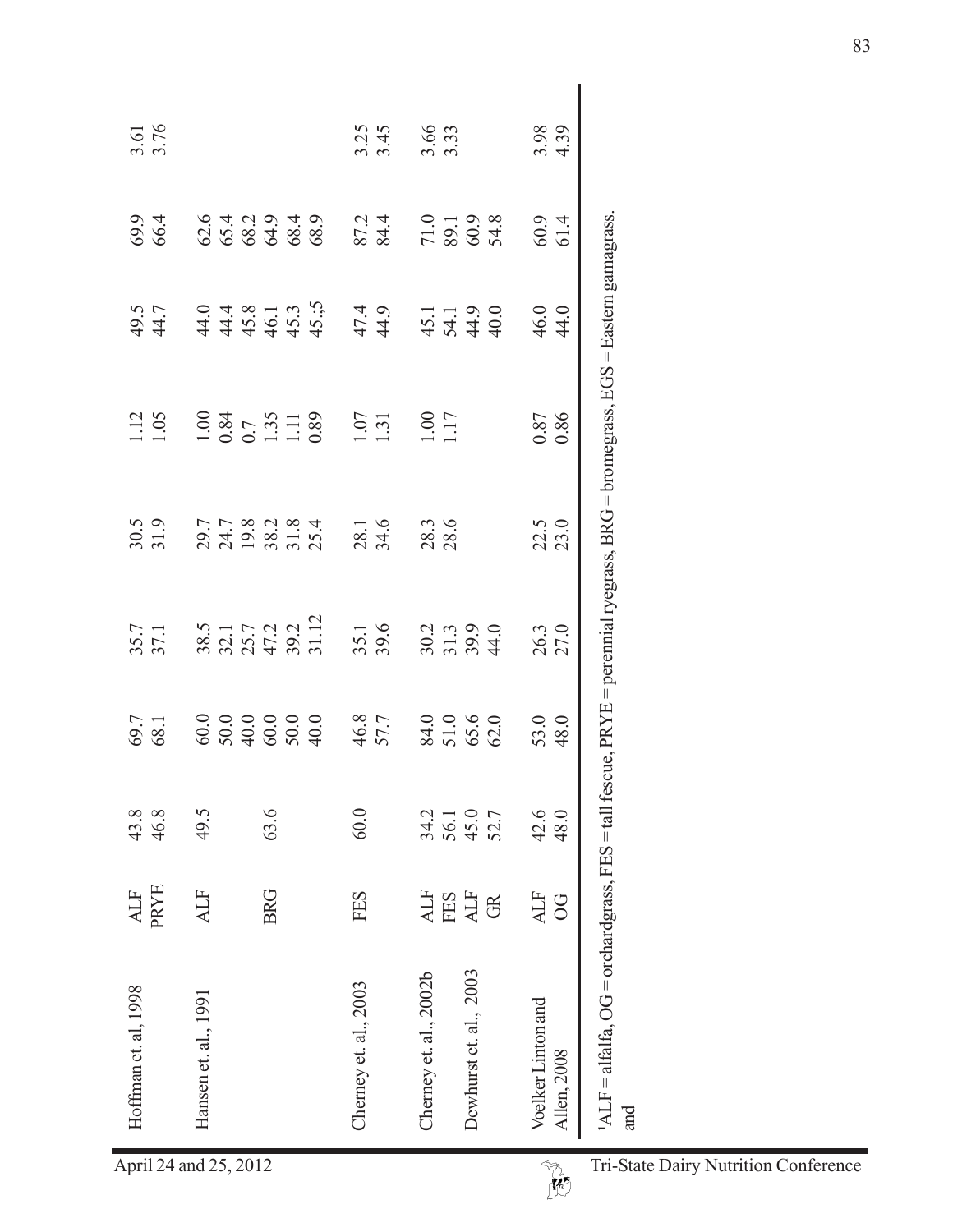|                                      |                                        | Table 3. Lactation trials using alfalfa and grass pastures. |                                      |                             |                           |                                  |                                    |                       |                      |                            |
|--------------------------------------|----------------------------------------|-------------------------------------------------------------|--------------------------------------|-----------------------------|---------------------------|----------------------------------|------------------------------------|-----------------------|----------------------|----------------------------|
| April 24 and 25, 2012                | Trial                                  | Source<br>Forage                                            | Forage,<br>% of DM<br>NDF in         | Forage, %<br>of Ration<br>M | NDF, %<br>Ration<br>Total | NDF, % of<br>Ration DM<br>Forage | NDF Intake,<br>% of $BW$<br>Forage | DMI, lb/day<br>Ration | lb/day<br>Milk       | Milk Fat,<br>$\frac{5}{6}$ |
|                                      | Bargo et. al., 2002<br>Reis and Combs, | Grass: legume (50:50)<br>Mixed Grass                        | 49.9<br>38.1<br>38.1<br>38.1<br>45.7 | 100.0<br>60.0               | 36.5<br>38.1              | 30.0<br>38.1                     | 1.08                               | 30.6<br>47.5          | 48.0<br>62.7         | 3.89<br>3.13               |
|                                      | 2000                                   |                                                             |                                      | $71.8$<br>49.3<br>67.6      | 25.9<br>36.8<br>30.6      | 27.3                             |                                    | 43.6<br>38.9          | 59.0<br>66.9<br>53.5 | $3.50$<br>$3.08$           |
|                                      | Delahoy et. al.,                       | OG (Expt. 1)                                                |                                      |                             |                           |                                  | 1.04                               | 48.9                  |                      | 3.65                       |
|                                      | Holden et. al., 1994<br>2003           | Mixed Grass (April)<br>OG (Expt. 2)                         | $51.8$<br>$41.3$<br>$43.2$           | 59.6<br>65.2                | 39.9<br>34.6              | 18.8<br>30.9<br>30.9             | 1.00<br>1.01                       | 46.9<br>44.7          | 60.5<br>79.2<br>65.1 | $3.53$<br>$2.80$<br>$3.72$ |
|                                      | Kolver and Muller,<br>1998             | Mixed Grass                                                 |                                      | 100.0                       | 43.2                      | 43.2                             | 1.46                               | 41.8                  |                      |                            |
|                                      | Ruiz et. al., 2001                     | OG (green chop)                                             |                                      | 74.3                        | 39.8                      | 38.5                             | $\frac{43}{5}$                     | 45.8                  |                      |                            |
|                                      | Schor and                              | Mixed Grass (SBM)                                           | $51.8$ $45.0$                        | 70.0                        | 35.0                      | 31.5<br>33.8                     | 110                                | 43.1                  | 62.7<br>54.8<br>64.5 | 3.42<br>3.30<br>3.26       |
|                                      | Gagliostro, 2001                       | Mixed Grass (BM)                                            | 45.0                                 | 75.0                        |                           |                                  |                                    | 50.3                  |                      |                            |
| $\rightsquigarrow$                   |                                        | $10G =$ Orchardgrass, SBM = soybean meal, and               |                                      | $BM = blood$ meal.          |                           |                                  |                                    |                       |                      |                            |
|                                      |                                        |                                                             |                                      |                             |                           |                                  |                                    |                       |                      |                            |
|                                      |                                        |                                                             |                                      |                             |                           |                                  |                                    |                       |                      |                            |
|                                      |                                        |                                                             |                                      |                             |                           |                                  |                                    |                       |                      |                            |
|                                      |                                        |                                                             |                                      |                             |                           |                                  |                                    |                       |                      |                            |
|                                      |                                        |                                                             |                                      |                             |                           |                                  |                                    |                       |                      |                            |
|                                      |                                        |                                                             |                                      |                             |                           |                                  |                                    |                       |                      |                            |
| Tri-State Dairy Nutrition Conference |                                        |                                                             |                                      |                             |                           |                                  |                                    |                       |                      |                            |
|                                      |                                        |                                                             |                                      |                             |                           |                                  |                                    |                       |                      |                            |